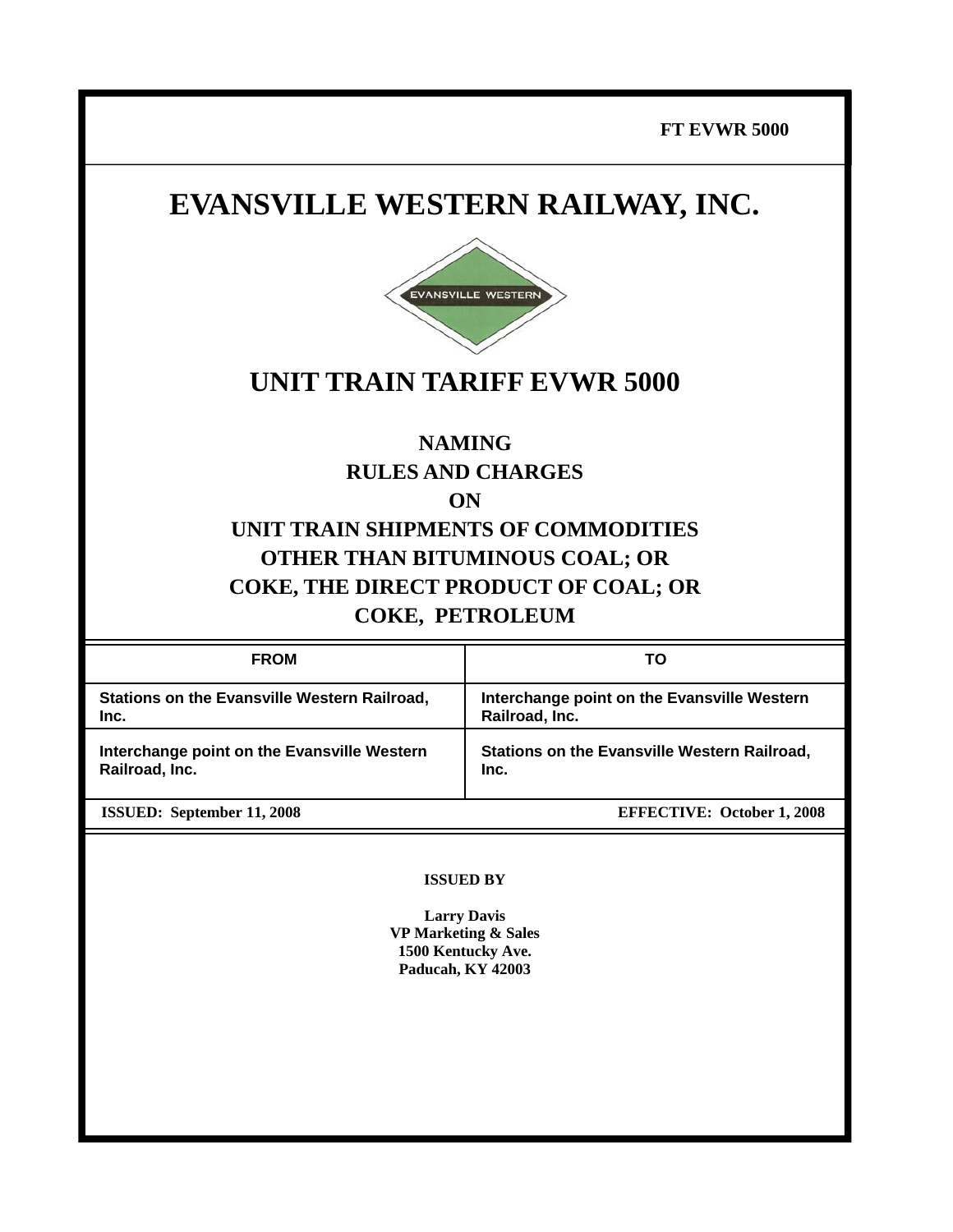## **FT EVWR 5000**

| <b>TABLE OF CONTENTS</b>                                                                                                                                                                                                                                                                                      | <b>RULES AND OTHER GOVERNING PROVISIONS</b><br><b>GENERAL RULES AND REGULATIONS</b>                                                                                                                                                        |
|---------------------------------------------------------------------------------------------------------------------------------------------------------------------------------------------------------------------------------------------------------------------------------------------------------------|--------------------------------------------------------------------------------------------------------------------------------------------------------------------------------------------------------------------------------------------|
| <b>ITEM</b><br><b>SUBJECT</b>                                                                                                                                                                                                                                                                                 | <b>ITEM 10</b>                                                                                                                                                                                                                             |
| Application of Tariff<br>1<br>10<br><b>Station List and Conditions</b><br>$\qquad \qquad \blacksquare$<br>20<br>Reference to Tariffs or Items, etc.<br>40<br><b>Consecutive Numbers</b>                                                                                                                       | <b>STATION LISTS AND CONDITIONS</b><br>This tariff is governed by the Official Railroad Station List,<br>OPSL 6000-series, Railinc, Agent, to the extent shown<br>below:                                                                   |
| 45<br>Capacities and Dimensions of CARS<br>75<br>Method of Canceling<br>-<br>105<br>Intrastate Application<br>$\qquad \qquad \blacksquare$<br>125<br>Definition of Ton<br>130<br>Limitations on Unit Train Service<br>$\overline{\phantom{a}}$<br>135<br>Unit Train Switching<br>$\qquad \qquad \blacksquare$ | PREPAY REQUIREMENTS AND STATION CONDITIONS<br>(a) For additions and abandonments of stations, and except<br>as otherwise shown herein, for prepay requirements,                                                                            |
| 140<br>Intraterminal and Intraplant Switching<br>145<br>Cars furnished by Consignor or Consignee<br>155<br>Empty movement<br>$\blacksquare$<br>170<br>Demurrage Rules and Charges<br>$\overline{\phantom{0}}$<br>180<br>Cancellation of Empty Unit Trains<br>190<br>Locomotive Repositioning<br>÷,            | changes in names of stations, restrictions as to<br>acceptance or delivery of freight and changes in station<br>facilities.<br>When a station is abandoned as of a date specified in<br>the above named tariff, the rates from and to such |
| 200<br>Weighing<br>$\qquad \qquad \blacksquare$<br>230<br>Switching charges on loaded cars held for<br>$\qquad \qquad \blacksquare$<br>instructions<br>300<br>Handling Empty Private Cars to and from<br>÷,                                                                                                   | station as published in this tariff are inapplicable on and<br>after that date.<br><b>GEOGRAPHICAL LIST OF STATIONS</b>                                                                                                                    |
| Maintenance/Repair Facilities                                                                                                                                                                                                                                                                                 | (b) For geographical locations of stations referred to in<br>this tariff by station numbers.                                                                                                                                               |
| <b>APPLICATION OF TARIFF</b>                                                                                                                                                                                                                                                                                  | <b>STATION NUMBERS</b>                                                                                                                                                                                                                     |
| <b>ITEM1</b><br><b>APPLICATION</b>                                                                                                                                                                                                                                                                            | (c) For the identification of stations when stations are<br>shown or referred to by numbers in this tariff.                                                                                                                                |
| This tariff contains rates, rules, regulation, etc. which<br>govern the handling of unit train shipments of all<br>commodities other than coal, bituminous or coke, the direct<br>product of coal or coke, petroleum from, to and between<br>stations served by the Evansville Western Railway, Inc.          | <b>ITEM 20</b><br>REFERENCE TO TARIFFS, ITEMS, NOTES, RULES,<br>ETC.<br>Where reference is made in this tariff to tariffs, items,                                                                                                          |
| If provisions in other lawful tariffs to which the EVWR is a<br>party contain provisions which conflict with the provisions of<br>this tariff, this tariff shall supersede and govern when the                                                                                                                | notes, rules, etc., such references are continuous and<br>include supplements to and successive issues of such<br>tariffs, and reissues of such items, notes, rules, etc.                                                                  |
| commodity is coal, bituminous.                                                                                                                                                                                                                                                                                | <b>ITEM 40</b>                                                                                                                                                                                                                             |
|                                                                                                                                                                                                                                                                                                               | <b>CONSECUTIVE NUMBERS</b>                                                                                                                                                                                                                 |
|                                                                                                                                                                                                                                                                                                               | Where consecutive numbers are represented in this tariff by<br>the first and last numbers connected by the word to, they<br>will be understood to include all of the numbers between;<br>also both of the number shown.                    |
|                                                                                                                                                                                                                                                                                                               | <b>ITEM 45</b><br><b>CAPACITIES AND DIMENSIONS OF CARS</b>                                                                                                                                                                                 |
|                                                                                                                                                                                                                                                                                                               | For marked capacities, lengths, dimensions and cubical<br>capacities of cars, see Official Railway Equipment Register,<br>RER 6414-series.                                                                                                 |
| For evaluation of terms and evaluation of abbreviations and reference marks, see last nage of tariff                                                                                                                                                                                                          |                                                                                                                                                                                                                                            |

For explanation of terms and explanation of abbreviations and reference marks, see last page of tariff.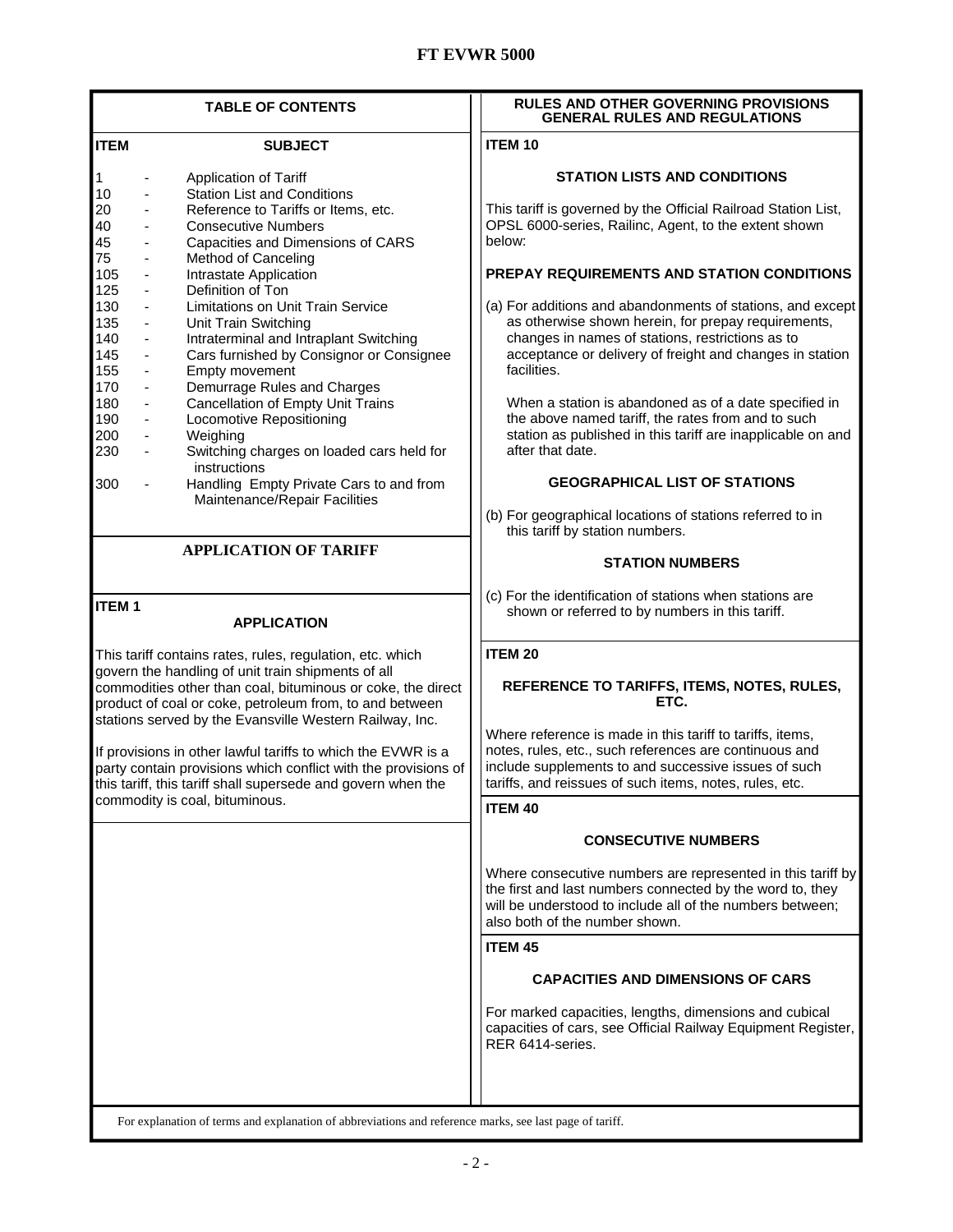#### **RULES AND OTHER GOVERNING PROVISIONS GENERAL RULES AND REGULATIONS**

### **ITEM 75**

#### **METHOD OF CANCELING ITEMS**

As this tariff is supplemented, numbered items with letter suffixes cancel corresponding numbered items in the original tariff or in a prior supplement. Letter suffixes will be used in alphabetical sequence starting with A.

Example: Item 25-A cancels item 25 and item 50-B cancels item 50-A in a prior supplement which in turn canceled item 50.

#### **ITEM 105**

#### **INTRASTATE APPLICATION**

Provisions in this tariff will apply on intrastate traffic to the same extent as applicable on interstate traffic.

#### **ITEM 125**

#### **DEFINITION OF A UNIT TRAIN**

A unit train is a single set of a minimum of 60 cars with locomotives provided for the movement of product to one destination for unloading or one origin for loading where the locomotives and cars are placed and pulled with a single switching movement to/from the customer's facility, or to/ from a designated transfer point of an industrial switching company acting as an agent for the customer. EVWR will deliver the unit train to the industry siding/track, the crew will depart, leaving the locomotives with the railcars, and then EVWR will recrew to withdraw the train set.

Additional service beyond the scope of this definition will be subject to additional charges as described in Items 135, 140 and 190.

### **ITEM 130**

### **LIMITATIONS ON UNIT TRAIN SERVICE**

Unit train service requires special infrastructure and operating capabilities that may not be needed for single car or multi-car service. EVWR is not capable of providing unit train service to or from every station. Customers must obtain EVWR Operations approval and confirmation that unit train service can be provided at a particular station and/or industry location prior to request for such service. Customers must confirm with any railroad connecting to EVWR that unit train service can be provided at locations to which customer wants to transport a unit train to or from.

#### **RULES AND OTHER GOVERNING PROVISIONS GENERAL RULES AND REGULATIONS**

**ITEM 135** 

#### **UNIT TRAIN SWITCHING**

Facilities that require EVWR to aggregate or disaggregate cars to or from a unit train will be subject to switching charges in addition to the line haul transportation charges. The price for this intra-plant switching service will be \$150 per each car in the train set when the switching service can be performed by EVWR without leaving the assigned siding or industry tracks. Time spent performing these services will be counted against the free time allowed for loading/unloading (see item 170). When cars are moved from or to a site other than the industry's siding/track, such movement will be subject to EVWR line haul transportation charges.

#### **ITEM 140**

#### **INTRATERMINAL AND INTRAPLANT SWITCHING**

- (a) This section contains intraterminal and intraplant switching charges applicable at stations on this railroad, and applies in instances when car/s are set out from or added to unit trains at facilities where trains can be placed/pulled in a single switching movement as described in item 125.
- (b) Intraplant switching is hereby defined as a switching movement from one location to another location at an industry or assigned siding or designated transfer point ("facility"), to another location at the same facility where the service can be performed without leaving the facility. The charge for this service is \$275 per car.
- (c) Intraterminal switching is hereby defined as a switching movement outside the boundaries of a facility, to another industry or track owned by this railroad, but not to or from interchange with a connecting railroad. The charge for this service is \$350 per car.

### **ITEM 145**

#### **CARS FURNISHED BY CONSIGNOR OR CONSIGNEE**

Cars furnished by consignor or consignee for the transportation of products herein via the Evansville Western Railway, Inc. are not subject to the provisions of Tariff ASLG 6007-series and any applicable mileages contained therein will not be paid by EVWR on cars utilized in movements on this railroad.

### **ITEM 155**

#### **EMPTY MOVEMENT**

Except as otherwise provided, charges in this tariff, applicable in cars furnished by the consignor or consignee, include the return movement of empty cars from destination to points or origin shown in this tariff.

For explanation of terms and explanation of abbreviations and reference marks, see last page of tariff.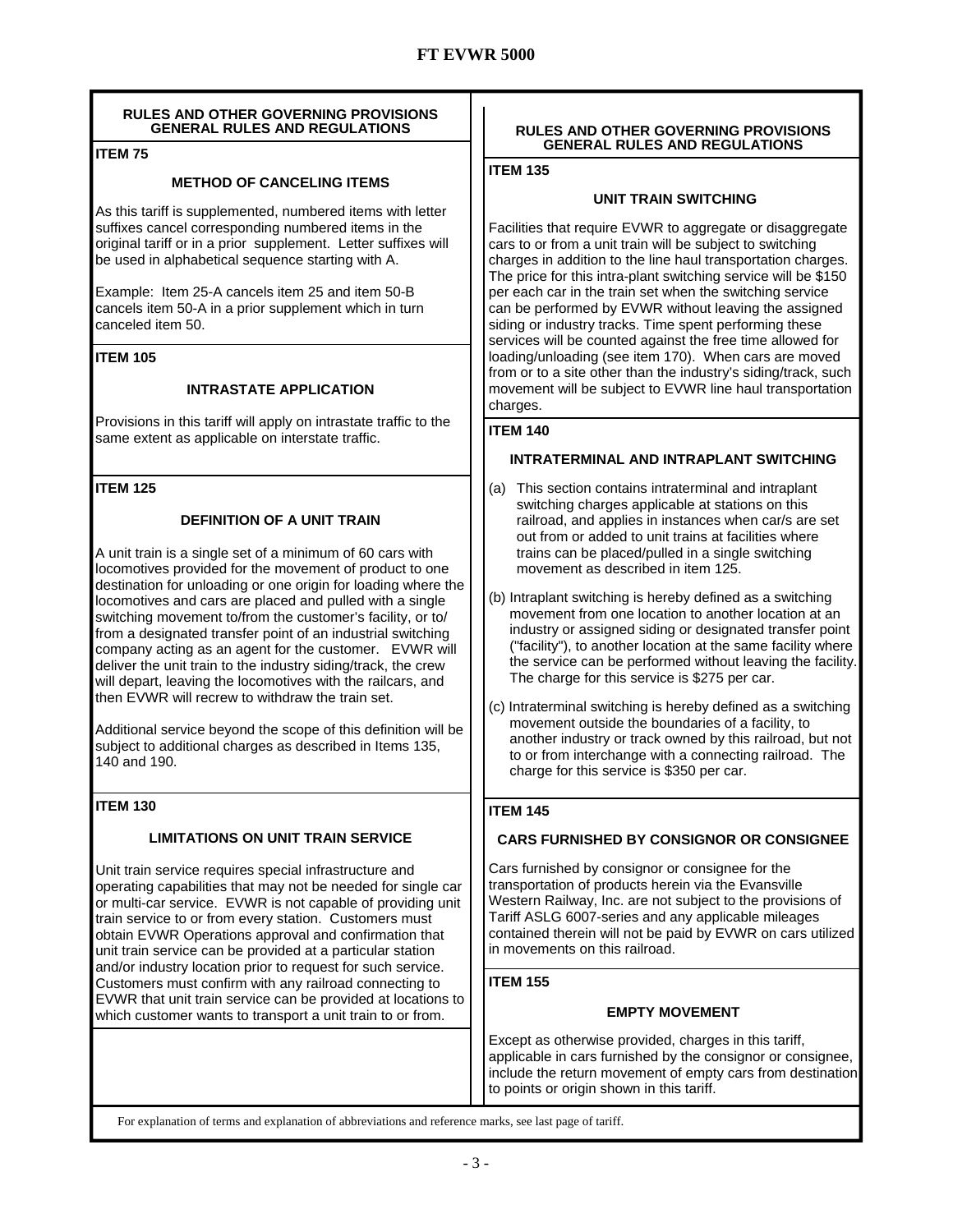| <b>RULES AND OTHER GOVERNING PROVISIONS</b><br><b>GENERAL RULES AND REGULATIONS</b>                                                                                                                                                                                                                                                                                                                           | RULES AND OTHER GOVERNING PROVISIONS<br><b>GENERAL RULES AND REGULATIONS</b>                                                                                                                                                                                                                                                                                                                  |
|---------------------------------------------------------------------------------------------------------------------------------------------------------------------------------------------------------------------------------------------------------------------------------------------------------------------------------------------------------------------------------------------------------------|-----------------------------------------------------------------------------------------------------------------------------------------------------------------------------------------------------------------------------------------------------------------------------------------------------------------------------------------------------------------------------------------------|
| <b>ITEM 170</b>                                                                                                                                                                                                                                                                                                                                                                                               | <b>ITEM 180</b>                                                                                                                                                                                                                                                                                                                                                                               |
| <b>DEMURRAGE RULES AND CHARGES</b>                                                                                                                                                                                                                                                                                                                                                                            | <b>CANCELLATION OF EMPTY UNIT TRAINS</b>                                                                                                                                                                                                                                                                                                                                                      |
| Unit trains used in transporting the products covered by this<br>tariff will be subject to the following demurrage rules:<br>1. Demurrage time includes the total time the cars and<br>locomotives are at the industry siding/track being<br>loaded/unloaded, beginning with the time of actual<br>placement and ending when EVWR has been notified<br>through electronic communication that the train set is | If customer has ordered an empty unit train for loading, and<br>subsequently cancels the order after the unit train has been<br>received in interchange from a railroad connecting to<br>EVWR, requiring return of the empty train to the connecting<br>railroad, customer will be subject to a train cancellation fee<br>of \$2750.                                                          |
| completely unloaded, or in the case of loaded trains, the<br>time complete forwarding instructions have been                                                                                                                                                                                                                                                                                                  | <b>ITEM 190</b>                                                                                                                                                                                                                                                                                                                                                                               |
| tendered to EVWR, and in addition, any time assets are                                                                                                                                                                                                                                                                                                                                                        | <b>LOCOMOTIVE REPOSITIONING</b>                                                                                                                                                                                                                                                                                                                                                               |
| held under constructive placement. Free time is the<br>amount of time allowed for loading/unloading for which<br>no demurrage charges will accrue. Free time will be<br>allowed according to the following schedule:<br>Up to 70 cars = 15 hours<br>$71 - 80$ cars = 16 hours<br>$81 - 90$ cars = 17 hours<br>91 or more cars = $18$ hours                                                                    | In instances where after constructive or actual placement, it<br>is determined that the unit train cannot be loaded/unloaded<br>within a reasonable time frame, at EVWR discretion, the<br>locomotives will be separated from the unit train and put in<br>other service or returned to a connecting railroad. When<br>loading/unloading is completed, EVWR will reassign                     |
| Demurrage will be computed from the time of actual or<br>2.<br>constructive placement until the train is released. If a<br>train is constructively placed, the amount of time<br>between the times the train was ordered for placement<br>to the actual placement will be deducted from the<br>demurrage time. Demurrage time includes:                                                                       | locomotives to the unit train to complete the trip cycle. In<br>such instances, a locomotive repositioning fee of \$2250 will<br>be assessed. In such instances, railcar demurrage is<br>continuous, but the locomotive detention clock will be<br>stopped when the original locomotive set is withdrawn, and<br>will be restarted when the replacement set is reattached to<br>the railcars. |
| (a) The amounts of time locomotives are used.<br>(b) The amounts of time private cars are held on<br>railroad tracks under constructive placement.<br>(c) The amounts of time railroad furnished cars are<br>held on railroad tracks under constructive<br>placement and the amount of time at the industry<br>siding/track.                                                                                  |                                                                                                                                                                                                                                                                                                                                                                                               |
| 3.<br>After expiration of free time, the following charges apply:                                                                                                                                                                                                                                                                                                                                             |                                                                                                                                                                                                                                                                                                                                                                                               |
| (a) Locomotive detention: \$275 per hour, or fraction<br>thereof.<br>(b) Private cars held on railroad tracks: \$2 per car per<br>hour, or fraction thereof.<br>Railroad owned or leased cars: \$3 per car per hour,<br>(C) =<br>or fraction thereof.                                                                                                                                                         |                                                                                                                                                                                                                                                                                                                                                                                               |
|                                                                                                                                                                                                                                                                                                                                                                                                               |                                                                                                                                                                                                                                                                                                                                                                                               |
|                                                                                                                                                                                                                                                                                                                                                                                                               |                                                                                                                                                                                                                                                                                                                                                                                               |
|                                                                                                                                                                                                                                                                                                                                                                                                               |                                                                                                                                                                                                                                                                                                                                                                                               |
|                                                                                                                                                                                                                                                                                                                                                                                                               |                                                                                                                                                                                                                                                                                                                                                                                               |
|                                                                                                                                                                                                                                                                                                                                                                                                               |                                                                                                                                                                                                                                                                                                                                                                                               |
|                                                                                                                                                                                                                                                                                                                                                                                                               |                                                                                                                                                                                                                                                                                                                                                                                               |

For explanation of terms and explanation of abbreviations and reference marks, see last page of tariff.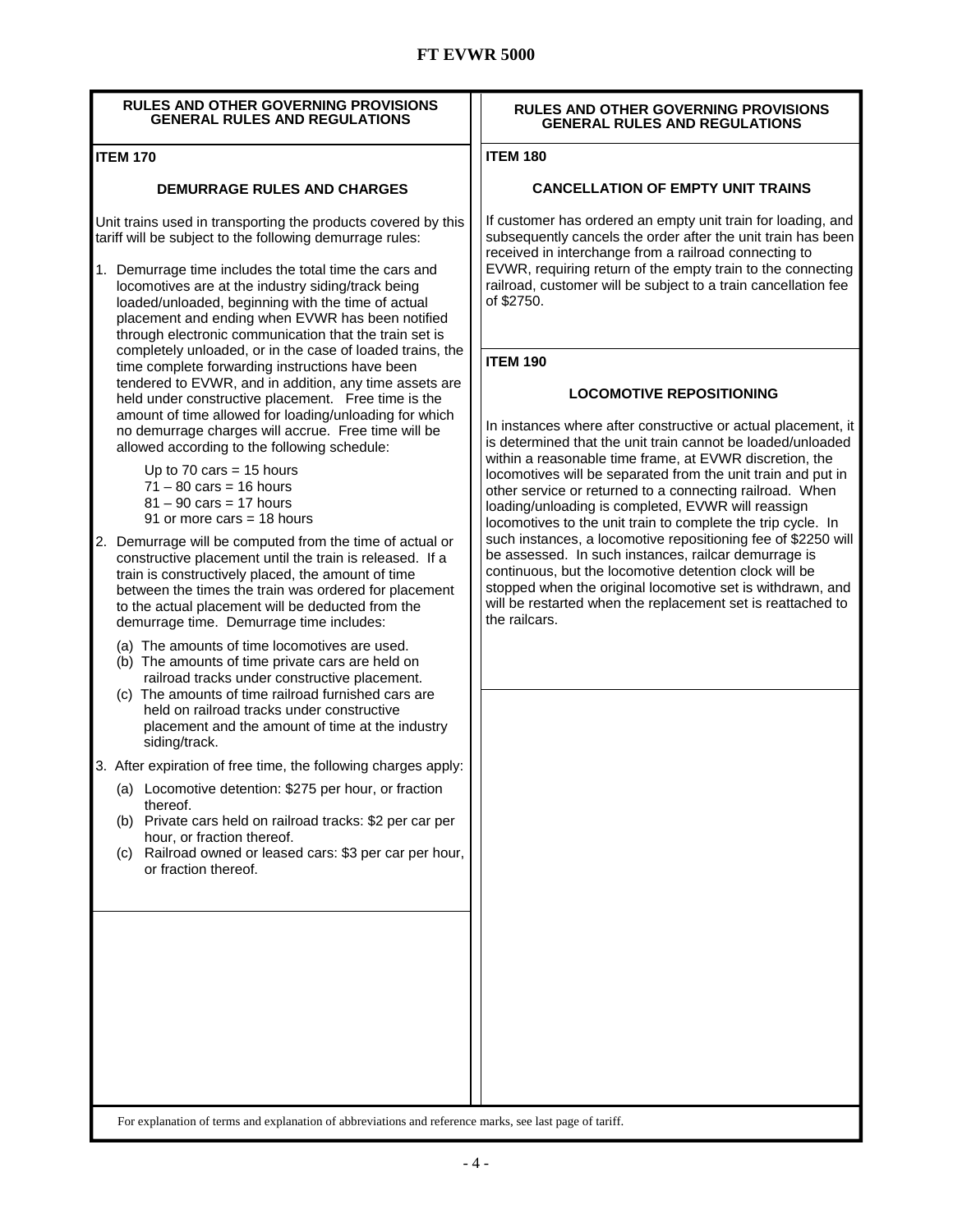## **FT EVWR 5000**

| <b>RULES AND OTHER GOVERNING PROVISIONS</b><br><b>GENERAL RULES AND REGULATIONS</b>                                                                                                                                                                                                                                                                                                                                                                             | <b>RULES AND OTHER GOVERNING PROVISIONS</b><br><b>GENERAL RULES AND REGULATIONS</b>                                                                                                                                                                                                                                                                                                                                                                                                                                                                                                                               |
|-----------------------------------------------------------------------------------------------------------------------------------------------------------------------------------------------------------------------------------------------------------------------------------------------------------------------------------------------------------------------------------------------------------------------------------------------------------------|-------------------------------------------------------------------------------------------------------------------------------------------------------------------------------------------------------------------------------------------------------------------------------------------------------------------------------------------------------------------------------------------------------------------------------------------------------------------------------------------------------------------------------------------------------------------------------------------------------------------|
| <b>ITEM 200</b>                                                                                                                                                                                                                                                                                                                                                                                                                                                 | <b>ITEM 300</b>                                                                                                                                                                                                                                                                                                                                                                                                                                                                                                                                                                                                   |
| <b>WEIGHING</b><br>The EVWR will not perform the service of weighing of cars<br>handled for the assessment of freight charges.                                                                                                                                                                                                                                                                                                                                  | <b>CHARGES FOR HANDLING EMPTY CARS OF PRIVATE</b><br><b>OWNERSHIP IN UNIT TRAIN SERVICE TO OR FROM</b><br><b>FACILITIES FOR MAINTENANCE MODIFICATION OR</b><br><b>REPAIR</b>                                                                                                                                                                                                                                                                                                                                                                                                                                      |
| Weighing for billing will be determined by consignor at<br>origin, by the use of consignors weighing facilities or by<br>consignee at destination, by use of consignees weighing<br>facilities.<br>Freight charges will be assessed on weights so<br>determined, but not less than the minimum weight per<br>shipment. Consignor/consignee weighing facilities must<br>conform to the requirements of the AAR Scale Handbook.                                   | Except as otherwise provided for in this item empty cars of<br>private ownership having been loaded in unit train service,<br>at rates not subject to the provisions of Tariff ASLG 6007-<br>Series (or which otherwise specify that the EVWR shall not<br>pay mileage allowance), will be moved to and from EVWR<br>interchange points with other railroads at a charge of<br>\$275.00 per car. Revenue resulting from rates in this item<br>shall accrue wholly to the EVWR.<br>EXCEPTION: This item will not apply on cars involved and<br>damaged in derailments and sent to repair facilities for<br>repair. |
| <b>ITEM 230</b>                                                                                                                                                                                                                                                                                                                                                                                                                                                 |                                                                                                                                                                                                                                                                                                                                                                                                                                                                                                                                                                                                                   |
| <b>SWITCHING CHARGES ON LOADED CARS HELD FOR</b><br><b>INSTRUCTIONS</b>                                                                                                                                                                                                                                                                                                                                                                                         |                                                                                                                                                                                                                                                                                                                                                                                                                                                                                                                                                                                                                   |
| When on consignor's order, loaded or empty cars are<br>removed from industry or team track and held by this<br>railroad awaiting instructions, a switching charge of<br>\$300.00 per car will be assessed for the movement; such<br>charge will be in addition to all other charges applicable<br>and will not be absorbed.                                                                                                                                     |                                                                                                                                                                                                                                                                                                                                                                                                                                                                                                                                                                                                                   |
| When on consignor's order loaded cars are removed by<br>this railroad from industry or team track and prior to<br>departure from origin station are subsequently ordered<br>back to the original industry or team track, a switching<br>charge of \$300.00 per car, will be assessed for the<br>movement of the car in each direction and the car will<br>remain on continuous demurrage account of the party in<br>whose name the car was ordered for loading. |                                                                                                                                                                                                                                                                                                                                                                                                                                                                                                                                                                                                                   |
|                                                                                                                                                                                                                                                                                                                                                                                                                                                                 |                                                                                                                                                                                                                                                                                                                                                                                                                                                                                                                                                                                                                   |
| For explanation of terms and explanation of abbreviations and reference marks, see last page of tariff.                                                                                                                                                                                                                                                                                                                                                         |                                                                                                                                                                                                                                                                                                                                                                                                                                                                                                                                                                                                                   |